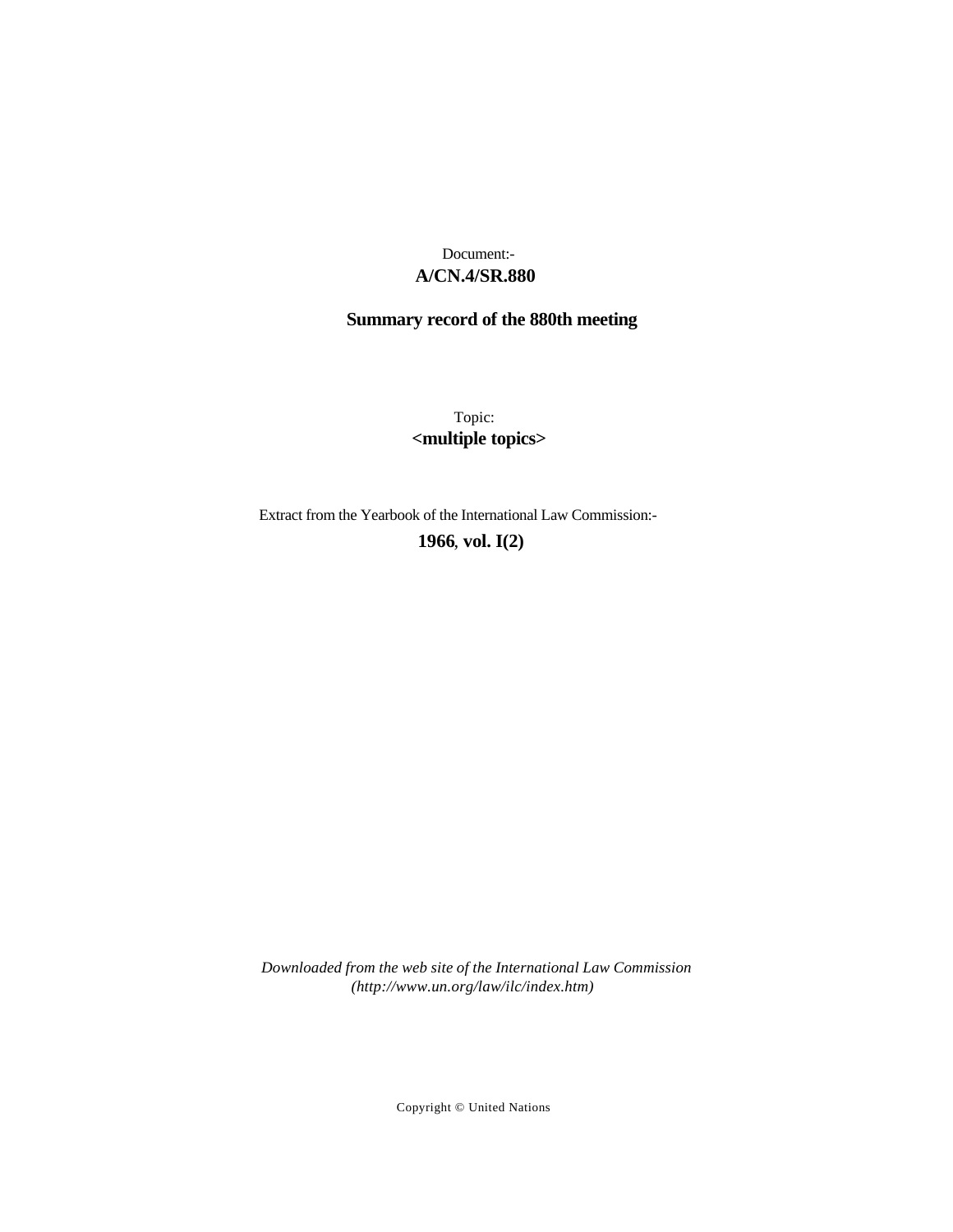several committees and that the conference should be split into two parts. With regard to the appointment of committees, he pointed out that the Commission itself had at first been uncertain whether one or more conventions on the law of treaties should be drafted; thus it had contemplated some division of the work. It had subsequently found that in view of the interdependence of the rules to be stated, it would be difficult and impractical to prepare several separate texts. On the whole, that attitude had met with the approval of the Sixth Committee of the General Assembly. But it did not necessarily follow that the work of the conference should not be divided between several committees; there were practical considerations both for and against that procedure. Even if several committees were set up, each delegation formed an independent unit, and its members could and should always consult each other. Moreover the drafting committee of the conference would play a unifying role. The ideal procedure would be for all the articles to be considered in plenary, but if that raised practical difficulties, there were no technical or theoretical objections to splitting up the work between several committees.

68. As to the division of the conference into two sessions, he supported the plan suggested by Mr. Tunkin, subject to Mr. Reuter's comments: at its first session, the conference would consider all the articles and then, after a reasonable interval, the second session would be devoted to the adoption of the convention. The interval between the two sessions would not be wasted, since States would have the draft before them and could consult together and review their attitudes, which might facilitate compromises. If possible, the work should be divided between committees only during the first session, and conducted entirely in plenary during the second.

69. In conclusion, he saw no need to amend rules of procedure which had proved effective at several conferences.

The meeting rose at 1.5 p.m.

#### **880th MEETING**

*Wednesday, 29 June 1966., at 11 a.m.*

*Chairman:* Mr. Mustafa Kamil YASSEEN

Present: Mr. Ago, Mr. Amado, Mr. Bartoš, Mr. Briggs, Mr. Castrén, Mr. El-Erian, Mr. Jiménez de Aréchaga, Mr. Paredes, Mr. Pessou, Mr. Reuter, Mr. Rosenne, Mr. Ruda, Mr. Tsuruoka, Mr. Tunkin, Sir Humphrey Waldock.

#### **Co-operation with other bodies**

*(resumed from the 856th meeting)*

[Item 5 of the agenda]

1. The CHAIRMAN invited the representative of the European Committee on Legal Co-operation to address the Commission.

2. Mr. GOLSONG (European Committee on Legal Co-operation) said that during the second part of its seventeenth session, held in Monaco, the Commission had decided to establish a working relationship with his Committee, $<sup>1</sup>$  the co-ordinating body of the Council of</sup> Europe on legal matters. In future, a representative of the Commission would be invited to attend meetings of the Committee dealing with questions of common interest to the two bodies, and there would be a full exchange of all documentation between their secretariats.

3. In Monaco, he had given the Commission a brief outline of those matters the Committee was working on which might be of interest to the Commission. They included: ratification by States associated with the Committee of the universal conventions prepared on the basis of the Commission's reports; privileges and immunities of international organizations, a question which might be of particular interest to the Commission's Special Rapporteur on relations between States and inter-governmental organizations; immunity of States from jurisdiction, a matter regarding which the Committee was drafting principles, though it had not yet decided whether or not it should become the subject of a European convention; and finally, the question of reservations to multilateral conventions, on which the Committee was seeking to establish a common position of the European States. He was convinced that the contacts established would help the Commission in its efforts to create a more orderly international legal system.

### **Law** of **Treaties**

*(resumed from the previous meeting)*

[Item 1 of the agenda]

## PROPOSED CODIFICATION CONFERENCE

ON THE LAW OF TREATIES (ILC(XVHI)MISC. *\)(continued)*

4. The CHAIRMAN invited the Commission to continue its discussion on the questions raised by the Legal Counsel at the previous meeting.

5. Mr. CASTREN thanked the Legal Counsel for the interest he was taking in the Commission's work and the United Nations Secretariat in general for its excellent memorandum on the organization of a conference on the law of treaties.

6. Like the other members of the Commission, he welcomed the idea of convening a conference of plenipotentiaries to complete the Commission's work by adopting a convention codifying the important rules on the law of treaties. The date of the conference could be fixed later; he would not make any proposal, but urged that it should not be too early, so as to leave sufficient time for the preparatory work.

Although it was important to expedite the work of the conference as much as possible, it would be very difficult to divide it up among two or more committees, because of the very close interdependence of the various parts, articles and provisions of the draft, to which

1  *Yearbook of the International Law Commission, 1966,* vol. I, part I, 827th[meeting, para. 2.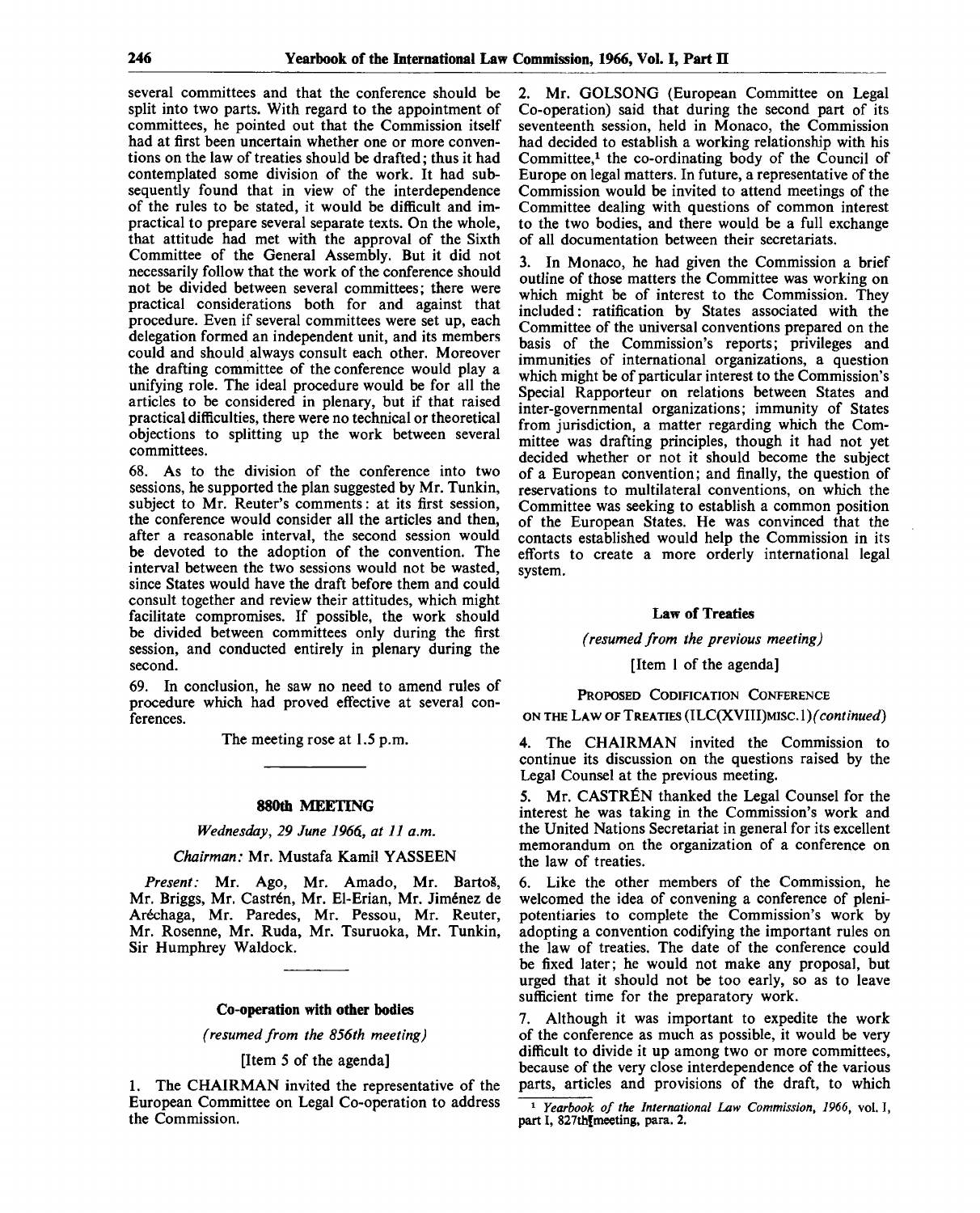several members had already drawn attention. The Conference on Diplomatic Intercourse and Immunities had worked very efficiently with a single committee of the whole, but there was nothing to prevent the appointment of working groups, if necessary, in order to save time, as had already been suggested.

8. There were certainly some arguments for holding two successive conferences, but the arguments against it were stronger. In particular, he was afraid that much of the work might be repeated, and he did not believe that States were likely to change their views between the two conferences. If the conference was carefully prepared and had enough time available—say, three to four months from mid-January to mid-May—satisfactory results could be achieved at the first attempt. The Diplomatic Conference at Geneva, held in 1949 to adopt international Conventions for the protection of war victims, had met for nearly four months and adopted four conventions, two of which contained over a hundred articles and some annexes. If it proved impossible to complete the work on the law of treaties in three or four months, a second conference would, of course, have to be held; but instead of waiting a year, as had been proposed, it would be better to meet again after an interval of only a few months.

9. With regard to the procedure at the proposed conference, he did not think it would be advisable to depart from the normal rules for conferences convened by the United Nations General Assembly. Final decisions should be taken by a two-thirds majority.

10. Mr. BARTOS said he wished to draw the Secretariat's attention to the important part it would have to play in the preparation and proceedings of the conference. At the Conference on Consular Relations, the United Nations Secretariat had been less active than it usually was at conferences organized by the United Nations, and the work had suffered in consequence.

11. The Commission's draft formed an integral whole; the conference was not, of course, obliged to leave it as it stood, but it was to be hoped that it would not upset the balance of the draft, delete essential provisions or introduce contradictions. The draft was well-balanced and the Special Rapporteur had made great efforts to harmonize different views. Moreover, the draft was not intended to settle points of detail; it only contained general provisions designed to give legal form to relations between States. It was therefore important to preserve its unity, and he appealed to the Legal Counsel to ensure that the Secretariat would play the full part assigned to it by the rules of procedure. The representative of the Secretary-General at the conference should avail himself of the rule of procedure which authorized the Secretary-General or his representative to speak when he thought it advisable, or at the request of a delegation, in order to furnish explanations. The judicious application of that rule could contribute greatly to the success of the conference—even more than a change in the rules of procedure to extend the powers of the president.

12. The members of the Secretariat who were in close contact with the Commission had been working with it on the topic for years and knew the spirit in which the articles had been drafted; thus they could furnish any necessary explanations to delegations which might tend, perhaps even subconsciously, to wish to introduce radical changes into the draft.

13. Furthermore, it was essential for the conference to have the assistance of first-class experts. In particular, the Special Rapporteur should be able to introduce, if not every article, at least every group of articles, and explain the spirit and general philosophy of the draft. It was also most important that delegations should be composed of highly qualified persons, as they had been at the Conference on Diplomatic Intercourse and Immunities. Even after acrimonious discussions and the amendment of certain rules, first-class jurists could find means of preserving the cohesion and unity of the system.

14. In view of the financial situation of the United Nations economy must be the watchword, but the success of such a great work of codification was certainly worth a few tens of thousands of dollars.

15. Sir Humphrey WALDOCK, Special Rapporteur, said he felt sure that the Secretariat memorandum would be of great value both to practitioners and to academic lawyers.

16. The Commission's work on the codification of the law of treaties was one of the most important tasks ever undertaken in the codification of international law. The law of treaties was an essential element of international law, and part of its very basis. Consequently, if a conference of plenipotentiaries was to be held on that topic, it was essential that it should succeed. Nothing could be more damaging to the work of codification and to the essential unity of the international legal system than for a conference to be convened on the law of treaties—to deal not with questions of detail, but with the fundamental operation of the law of treaties—and for that conference to fail to adopt a text.

17. It was highly desirable that the draft articles, with any revisions that might be considered appropriate, should be endorsed by a conference of plenipotentiaries. However valuable the Commission's work might be, and despite the fact that some of its members acted as representatives of their countries elsewhere, the endorsement of one of its texts by representatives of governments gave that text an authority which it would not otherwise possess. Although representatives were empowered only to vote on a text and not to bind their governments, their endorsement of a text by a twothirds majority at a conference gave that text an entirely different status. It was, of course, highly desirable that a large number of States should ratify a convention adopted by a conference of plenipotentiaries. But even if States were slow in ratifying a convention, the text adopted by a conference convened by the United Nations and representing all groups of States in the international community had an intrinsic value and authority.

18. With regard to the date of the conference, the year 1968 seemed the earliest that could be considered; but it should not be held much later, as there might then be some lessening of interest in the work of codification. The conference should be convened as soon as was practicable from the point of view of governments.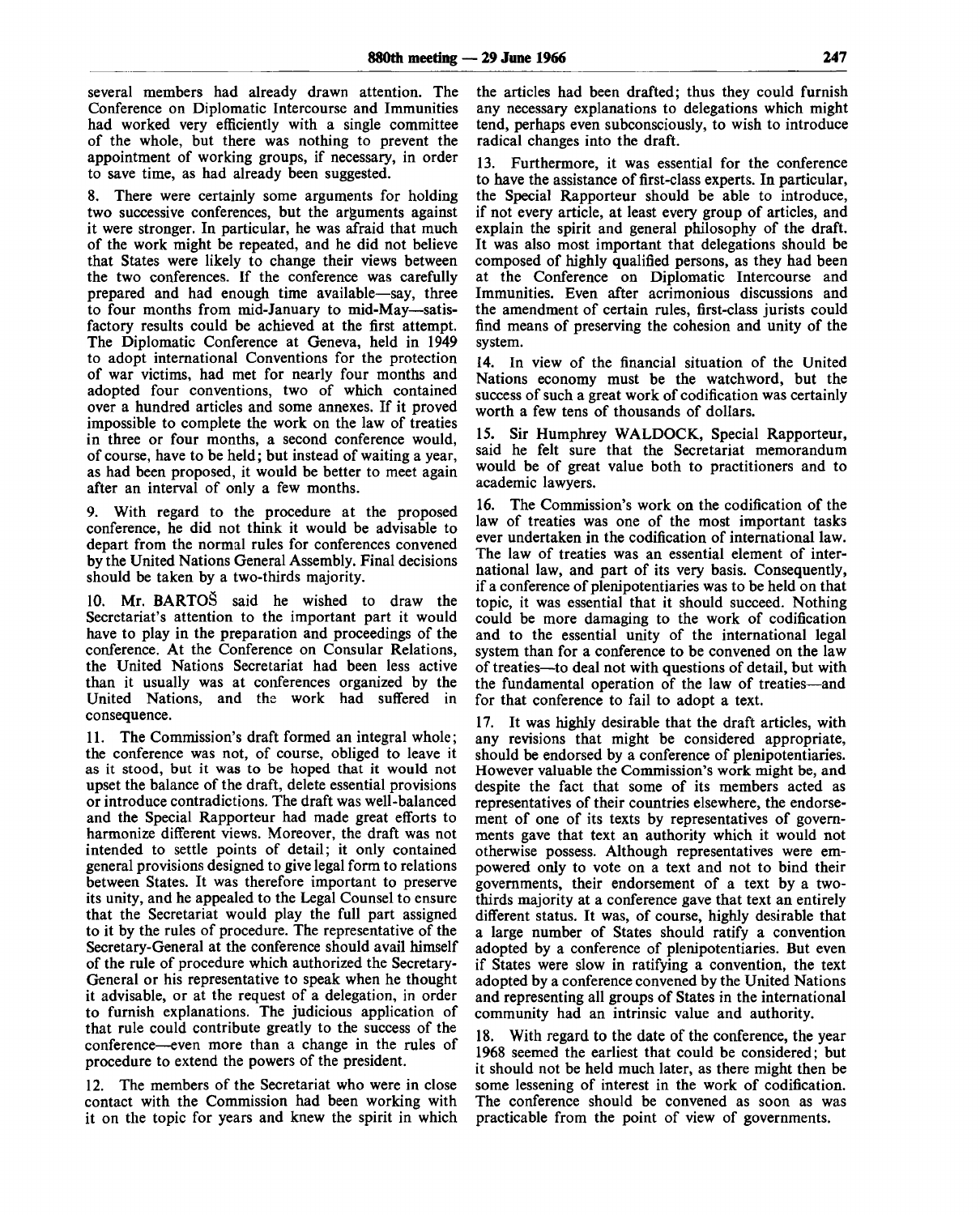19. He appreciated that it might be necessary to hold the conference in two stages, but he thought it would be unwise to stress the difficulties of dealing with the draft articles on the law of treaties at a conference, as that would provide arguments for those who were against convening a conference at all.

20. As to the division of the work between two committees of the conference, he thought it would be technically possible to divide the articles into two sections for separate study on the understanding that, at a certain stage, the whole text could be co-ordinated by a drafting committee. Part I could be treated as a self-contained body of articles and be allocated to the first committee, together with a few other articles that could be conveniently associated with those in part I, such as the articles on interpretation. The first committee could also deal with the preamble and final clauses. But the Commission had not yet taken a final decision on the arrangement of the draft articles, and all that had been said about their division was naturally subject to that decision.

21. With regard to the problems of conference procedure, of which the Secretariat memorandum gave a well balanced account, he wished to refer only to the question of the adoption of final decisions by a two-thirds majority. He felt strongly that, from the standpoint of codification, the adoption of a text by a simple majority—with a substantial number of dissentient votes and perhaps many reservations—would have nothing like the value of adoption by a two-thirds majority. A vote taken by such a substantial majority would have the great advantage of carrying conviction in legal circles.

22. Mr. JIMENEZ de ARECHAGA said he wished to revert to the question of holding the conference in two stages. Towards the end of international conferences, a consensus of opinion and a feeling of solidarity among the participants often began to emerge. It was undesirable that, precisely at that moment, the conference should be broken off and the issues referred back to governments, as there was serious danger that positions might then become hardened. The holding of a conference in two stages might also result in the replacement of open discussion by private negotiations, perhaps even by restricted or bilateral negotiations. That would not be consistent with the spirit in which the Charter had entrusted the General Assembly with responsibility for promoting the codification of international law.

23. Mr. AGO said he thought the Commission was unanimous in thinking that, in applying itself to the codification of the law of treaties, the United Nations was taking a great risk: if that ambitious enterprise was successful, the result would be magnificent, but failure would be disastrous for the future of the codification of international law. Preparations for the conference should therefore be taken very seriously and everything should be done to ensure its success. The Commission had been working on its draft for years, but it must not overlook the fact that there were some people who disliked the draft, thought that it should have been differently conceived or were even opposed to codification of the law of treaties. An offensive by those people could therefore be expected. Moreover, hundreds of amendments might be submitted, and some participants

would again put forward the idea of drafting a code rather than a convention, which could only create confusion and increase the risk of failure. It was necessary not only that the conference should adopt a convention, but that it should depart as little as possible from the draft prepared by the Commission; that draft was not perfect and could no doubt be improved, but it would be very easy to make it worse.

24. No matter how the conference was organized, it would have less time than the Commission had devoted to the draft. It would probably be necessary to hold two conferences, or two sessions of the conference, but it would be wise merely to hint at that possibility; for if it were decided from the outset that a second session was to be held, the first session might be almost entirely taken up with useless theoretical discussions. It would be better for the conference to apply itself from the beginning to preparing a final text, though the possibility of holding a second session if necessary should not be excluded.

25. With regard to the question of committees, he agreed with the Special Rapporteur that it was theoretically possible to divide up the draft: for instance, parts 1 and II could be referred to one committee and parts III and IV to the other. But as Mr. Rosenne had pointed out at the previous meeting, the position of some of the provisions in the draft was still open to discussion. From the practical viewpoint, moreover, it was doubtful whether all delegations could count on several qualified jurists capable of following such difficult problems certainly more difficult than those examined at the Conference on Consular Relations. It had been said that that drawback would be partly overcome by the existence of a single drafting committee; but the Commission's experience had shown that the reason why its own Drafting Committee was able to work so well was that all its members had followed the discussion in the Commission itself. The situation at the conference would be different, for some members of the drafting committee would have followed the work of one committee and some the work of the other; no one would have an over-all view, and that was bound to cause practical difficulties.

26. Furthermore, in the light of the experience of the two Conferences on the Law of the Sea and of the Conference on Diplomatic Intercourse and Immunities, he thought it essential that as many members of the Commission as possible should attend the conference to explain why the Commission had chosen a certain course, to point out that it had already discussed certain points and to give the reasons why it had rejected certain proposals.

27. Finally, too much weight should not be given to theoretical arguments in favour of dividing the conference into several committees; it would be better for the whole draft to be examined by a single committee of the whole, if that were possible.

28. Mr. TUNKIN said that the question whether the conference was to be held in two sessions or one session should be decided in advance, if only for practical reasons: to make arrangements for the conference, it was necessary to know its probable duration. If it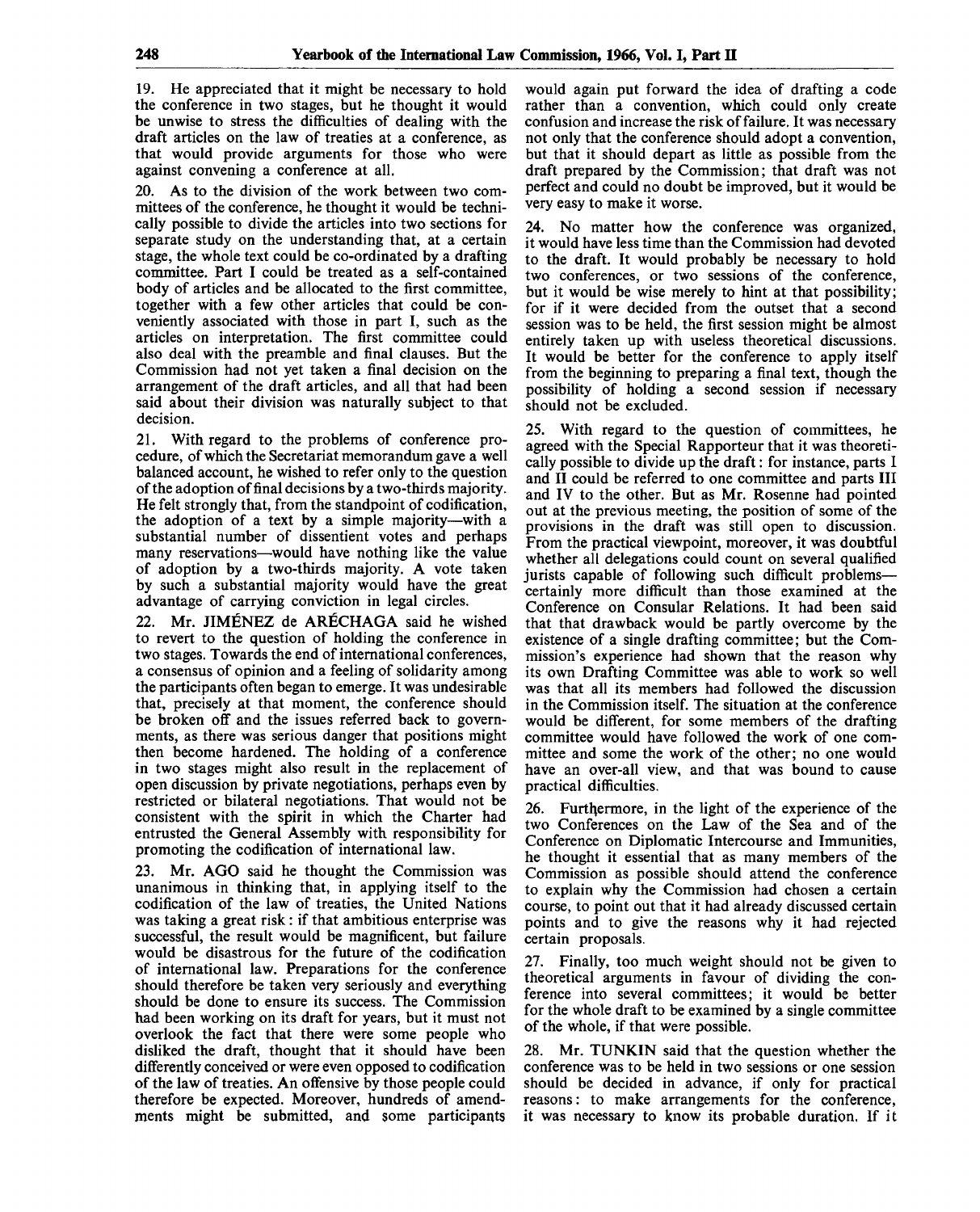was to be held in a single session, it would take about four months; if it was divided into two sessions, each session might be of two months duration, and the sessions might be held, say, in March-April 1968 and in March-April 1969.

29. He saw little justification for the fears expressed by Mr. Ago. The system of adopting a convention in two stages separated by an interval of a year had been followed by the International Labour Organisation for some forty years. A convention was adopted provisionally at an International Labour Conference, and its final adoption took place at the next Conference; that arrangement made it possible to correct many defects in the text and, as the number of ratifications had shown, to produce a final text that was more acceptable to governments.

30. The final decision was, of course, a matter for governments. If it were decided to hold the conference in two stages, however, the whole text should be provisionally adopted at the first stage. Governments were unlikely to change their positions in the interval between the two sessions of the conference; moreover, the time available for reflection would make it possible to improve the text. He did not think there was much substance in the suggestion that the first stage of the conference might be taken up with theoretical discussions; it was also possible to waste time in general discussion in the early stages of a single long conference.

31. Mr. STAVROPOULOS (Legal Counsel) said that the discussion had been invaluable. He had been particularly glad to find that the members of the Commission were in unanimous agreement on the need for a conference on the law of treaties and he hoped that that view would be reflected in its report.

32. As to the places where the conference might be held, there was really not much choice. New York would not be acceptable for a number of reasons; that left Geneva or, if a government was willing to pay the additional expenses involved, possibly one of the major European capitals where conference facilities were available. When a conference was held in a country by invitation of its government, it was customary for the president of the conference to be a national of that country. It was important that the president of the proposed conference should be a member of the International Law Commission and thus fully conversant with the topic. Subject to the requirements of geographical distribution, the same might be said of the chairmen of committees. It was also desirable that members of the International Law Commission should sit on the drafting committee; he noted the general feeling in the Commission that the drafting committee of the conference should be given considerable powers.

33. He thought it would be necessary to hold the conference in two parts, if only because it was unreasonable to expect that people holding important posts in their own countries would be able to be absent for as long as four months; moreover, some of them would have been attending the General Assembly not long before the conference and some would have to attend the session of the International Law Commission afterwards. It was important to decide in advance whether the conference was to be in two parts; it would be unsatisfactory to have to return to the General Assembly and ask it to convene a second conference.

As to the date, he thought that the conference might be expected to begin in mid-February or early March, 1968; it could not be held in the autumn.

35. As an argument against having two committees instead of one committee of the whole, it had been suggested that difficulties would be created for the delegations of the smaller countries. That might be true, but in his experience it applied to very few delegations; if governments were informed in advance that there were to be two committees, they made their arrangements accordingly.

36. He welcomed the Commission's view that there was nothing wrong with the rules of procedure used hitherto. There was no reason to suppose that the difficulties at a conference were any greater than in the General Assembly. Much depended on the skill of individual chairmen in applying the rules.

37. He hoped that Sir Humphrey Waldock, the Special Rapporteur, would attend the conference as an expert and that many members of the Commission would be present as members of their delegations. If the conference was attended by lawyers and diplomats it would be a success and the texts it adopted would become part of international law. The Secretariat would do everything in its power to contribute to that end.

#### **Other Business**

#### [Item 6 of the agenda]

RESPONSIBILITIES OF UNITED NATIONS ORGANS IN FURTHER-ING CO-OPERATION IN THE DEVELOPMENT OF THE LAW OF **INTERNATIONAL TRADE AND IN PROMOTING ITS PROGRES-SIVE UNIFICATION AND HARMONIZATION (ILC(XVIIl) MISC.2)**

38. Mr. STAVROPOULOS (Legal Counsel) said that, at the nineteenth session of the General Assembly, the delegation of Hungary had requested that an item be placed on the agenda concerning steps to be taken for the progressive development of private international law with a particular view to promoting international trade. The item had not been discussed at the nineteenth session, but following its re-submission at the twentieth session it had been decided that the Secretary-General should prepare a comprehensive report for submission to the General Assembly at its twenty-first session, after consultation with the International Law Commission.<sup>2</sup> The general attitude in the Sixth Committee had been favourable to the idea of work in that field, but it had been considered that insufficient information was available about what would be entailed.

39. The Hungarian proposal had been based on the idea that the International Law Commission was empowered by its Statute to deal from time to time with topics of private international law.

40. The Secretariat had studied the question with the help of Professor Clive Schmitthof, an authority on the

<sup>&</sup>lt;sup>2</sup> General Assembly resolution 2102 (XX).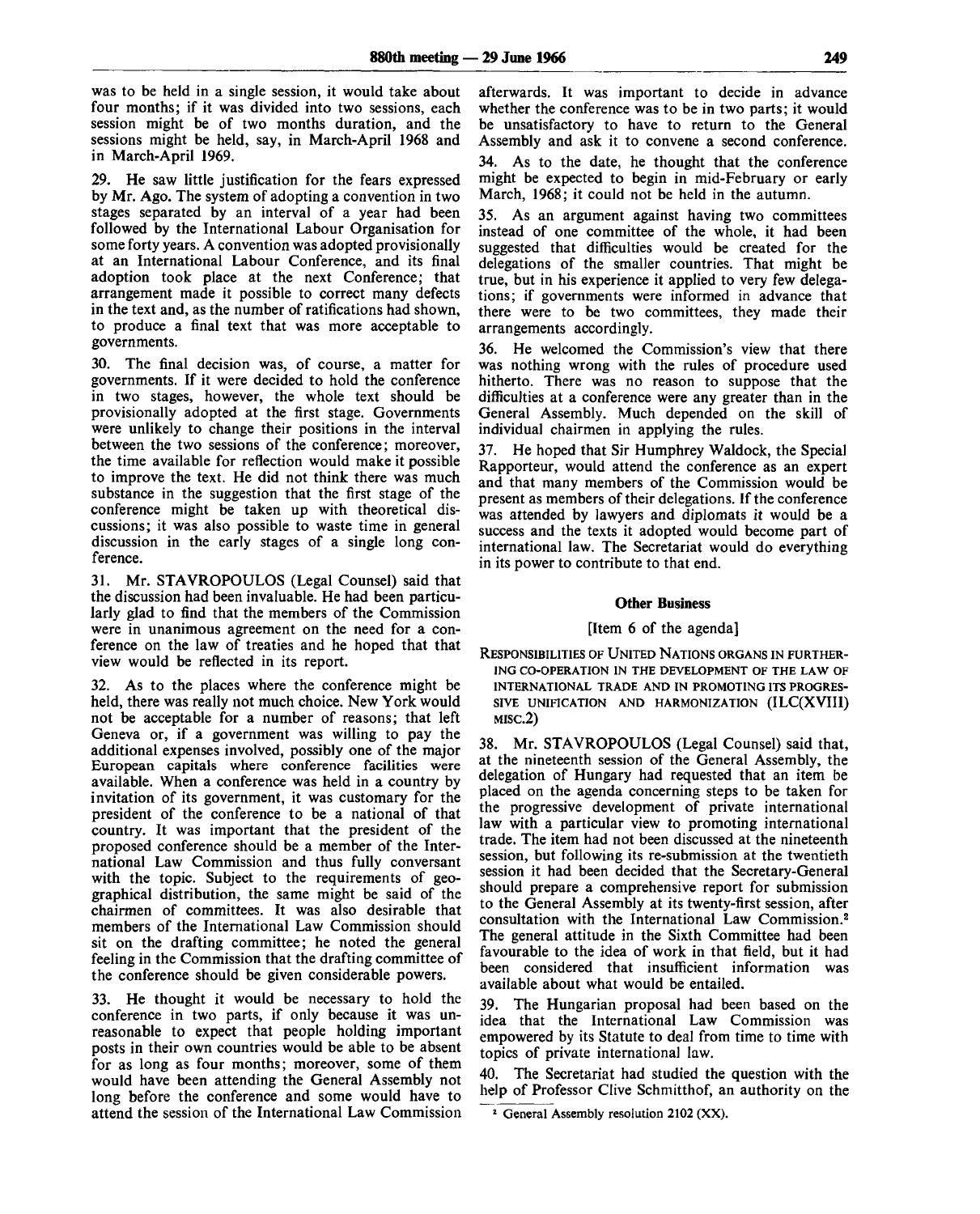law of international trade and it had reached the conclusion, subject to the Commission's views, that it was not a matter of concern to the International Law Commission. Moreover, it had become apparent that the question was not really one of private international law, in other words of resolving a conflict of laws when it occurred, but rather one of harmonizing the laws of the different countries in such a way as to ensure that no conflict could occur. The subject was important, but it was primarily a question of co-ordination rather than formulation, and there were already a number of bodies dealing with it, such as the regional economic commissions of the United Nations, the International Institute for the Unification of Private Law, the International Chamber of Commerce, the Council for Mutual Economic Assistance and the Council of Europe. Generally speaking, those bodies prepared model texts which, if adopted by States, brought about unification of the law. The United Nations should encourage those bodies and co-ordinate their work. The Secretariat's idea was to set up a committee of States, the members of which would be appointed by the Secretary-General on the proposal of governments; it would meet once a year for a few weeks to co-ordinate the work on the subject. It would be interesting to know whether that idea met with the Commission's approval.

41. Mr. BARTOS thought that the question should be carefully examined by the Commission, because, in his opinion, it was wrong to regard the Hungarian delegation's proposal as relating to private international law. In fact, international economic law was a new branch, which did not belong to private international law and was concerned, not with the conflict of laws, but with matters which were certainly not entirely foreign to the United Nations. For instance, the Economic Commission for Europe had prepared several drafts on the subject, including some model contracts for the supply of plant and machinery. The distinction between the law dealt with by the Commission and the law dealt with by The Hague Conference on Private International Law was not applicable to the matter under discussion. The Commission had not placed questions of private international law on its agenda up to the present, and had thought it wiser not to concern itself with a matter which called for extreme specialization.

42. There was a body dealing with the unification of private law which was affiliated to the United Nations: the International Institute for the Unification of Private Law in Rome.

43. The major defect of the Hungarian proposal was that the idea had not been properly developed. In the present state of legal science, there was no precise line of demarcation between public international law and private international law, or between those two branches and the new economic branch of international law; hence, it was difficult to know where to place the proposal in question.

44. The International Academy of Comparative Law, of which he was general rapporteur, was concerned with the legal régime of the investment of foreign capital, which was a question of public international law, international economics, private international law and economic law, and on which a conference was to be held at Uppsala in August 1966. The Institute of International Law had placed a similar item on the agenda for the session it was to hold at Athens in 1967.

45. International economic law had really broken away from private international law without quite becoming part of public international law. There were still a few more stages to be completed in developing the subject and the International Bank for Reconstruction and Development (IBRD) deserved great credit for its contribution to the progress achieved. It seemed that UNCTAD was now also concerned with that branch of law.

46. The Commission had a heavy programme of work comprising some twenty topics, eleven of which had priority. Consequently, even if it decided to take up the question and appointed a Special Rapporteur in 1967, it could not reach any firm conclusions for four or five years. International economic law was becoming more important every day, as conflicts arose which no one was competent to settle. The rules of that law were derived from private law and, hence, also from the rules on the conflict of laws, but they no longer belonged to private international law. If the Commission were to classify them among the topics of public international law, it might retard their study.

47. Consequently, the Legal Counsel's suggestion that a special subsidiary body of the United Nations General Assembly or of UNCTAD should be set up to deal exclusively with economic law seemed to him the best way of obtaining rapid results. It should be borne in mind, however, that the subject was primarily economic and was accordingly becoming increasingly political, rather to the detriment of legal solutions. The group to be set up should, of course, consist of jurists, but they should be jurists with sound economic and political knowledge. The aim of the Hungarian delegation had been to reach legal solutions in a sphere which was daily giving rise to more acute problems in inter-State relations, where commercial contracts properly so called were losing some of their force and importance, and considerations of public law were giving way to the concept of the collective economy, followed by that of the international collective economy.

48. In short, he thought that the topic, which was urgent and worth studying, was not one of private international law, and hence not one for the Commission to take up; it was a matter for specialists in international economic law. A special body should be set up to codify the topic, concerning which there were as yet few usages and few recognized international rules.

49. Mr. AGO considered that the Hungarian delegation's proposal had the serious defect of not explaining clearly what that delegation had in mind and that it was probably not clear even to its authors. In particular, the term " trade " was very vague.

50. Public international law might be involved, but he wondered whether the Hungarian delegation had envisaged problems relating to economic relations between States, rather than to trade properly so-called, and the international law governing the whole subject of economic relations and international investments. If the Hungarian delegation was concerned with the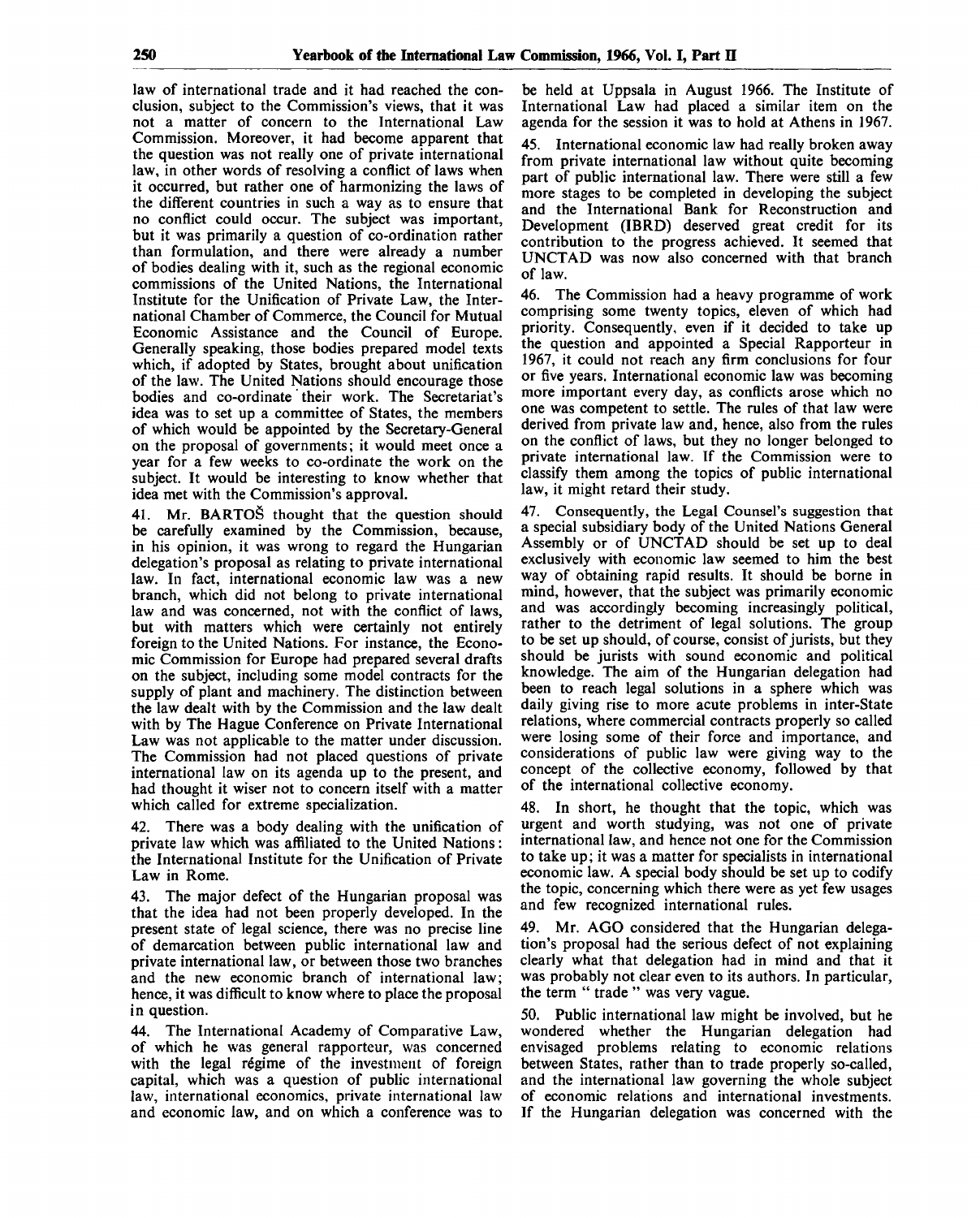latter, the subject would, theoretically, be within the Commission's province; but the Commission had a very heavy programme of work. Moreover, the topic was not really ready for codification: it was in a state of flux and was criss-crossed by different trends, which should be left to settle down.

51. A number of institutions were dealing with those problems. Most of them were private institutions, which often also represented certain interests, so that the solutions they proposed were not entirely objective. In addition, United Nations bodies such as the IBRD were working on the topic. Was it necessary for the United Nations to set up a special body ? He had some doubts on the matter, but he did not think it was for the Commission to decide.

52. His impression was that the Hungarian delegation had been thinking of other matters than the rules of international law governing economic relations between States, and he saw two possibilities. The unification of rules on the conflict of laws or of jurisdiction might be what was intended; that was a real problem of private international law in commercial matters, but one with which the Commission was in no way concerned. Besides, there would be a danger of duplicating the work of The Hague Conference on Private International Law, which was undertaking the study of such questions. Alternatively, the aim might be to arrive at uniform laws on commercial matters, in which case it was not a question of private international law, but of the unification of private law on commercial matters. The competent body would then be the International Institute for the Unification of Private Law. Since the object of the Hungarian proposal was so uncertain, he thought the Commission could conclude that, for the time being at least, it was not called upon to deal with the matter.

53. Mr. ROSENNE said he had found the Hungarian proposal interesting and in some respects constructive. He was looking forward to the fuller study which had been promised by the Secretariat.

54. For the time being, he accepted the view that the Commission could assume additional responsibilities with respect to the law of international trade only at serious sacrifice to its present work.

55. It was difficult as yet to express any firm opinion on the steps to be taken if the Commission could not undertake the work. He had been impressed by some of the arguments of the International Institute for the Unification of Private Law in the explanatory note which it was submitting to its general assembly at its sixteenth session in July 1966, and by some of the material contained in the memorandum of 23 May 1966 by the Secretary-General of The Hague Conference on Private International Law. The views of those two bodies and of other interested bodies would no doubt be taken into consideration in the Secretariat's study.

56. He had listened with interest to the Legal Counsel's remarks on the co-ordinating role of the United Nations in the sphere in question, and thought that was probably the right approach. But in due course, when the subject had been adequately defined and properly analysed, there might possibly be a part for the Commission to play.

57. He wished to take advantage of the presence of the Legal Counsel to say that the improvements in the presentation of the Commission's *Yearbook* for 1965 had been of great value and had greatly facilitated its use. They met nearly all the points of criticism which he had made the previous year.

58. Mr. AMADO pointed out that the Commission had been set up to codify the law. There was nothing to prevent it from codifying private law if it had the time and the means to do so and if the present needs of the international community so required, since article 1, paragraph 2, of its Statute provided that " The Commission shall concern itself primarily with public international law, but is not precluded from entering the field of private international law ". Nevertheless, the Commission had a clearly-defined task, which was to single out existing rules of international law that were recognized by the international community; its role was that of a research worker attempting to discover the rules on which States had agreed and which they applied in practice. The Commission had been established not to aspire to the general well-being of mankind, but to work for it by ascertaining the rules and customs in force.

59. If, when codifying the law of treaties, the topic on which its members had most experience, the Commission needed several meetings and sometimes the help of its Drafting Committee to formulate a rule set out in two lines, how could it be expected to codify rules which did not exist ? He did not believe there was a single rule establishing the procedures by which States conducted their trade, even in any one sector, not to mention maritime trade or commodity trade. Hence he did not think the Commission need look for any excuses for openly expressing its regret that it could not act on the Hungarian delegation's proposal.

60. Mr. RUDA said he would confine himself to the practical aspects of the question. The history of the International Law Commission could be divided into two stages: during the first it had received a mandate from the General Assembly to consider certain topics; during the second the General Assembly had left it to the Commission itself to determine the topics of public international law with which it would deal. The success achieved during the second stage was demonstrated by the Conventions on the Law of the Sea and the Convention on Diplomatic Relations. The Commission should therefore be left to work on the four major topics to which it was already committed and which would certainly occupy it for the next five years; it should not assume responsibility for the new topic under discussion.

61. The CHAIRMAN, speaking as a member of the Commission, said that the Commission was not precluded from considering questions of private international law; but did the proposed topic come within that category ? If it was a matter of unified private law, he personally did not regard it as belonging to private international law.

62. In its resolution 2102(XX), the General Assembly had referred to " harmonization of the law of international trade ", in other words the formulation of rules on the conflict of laws which would lead to harmonization of the commercial law of different countries.